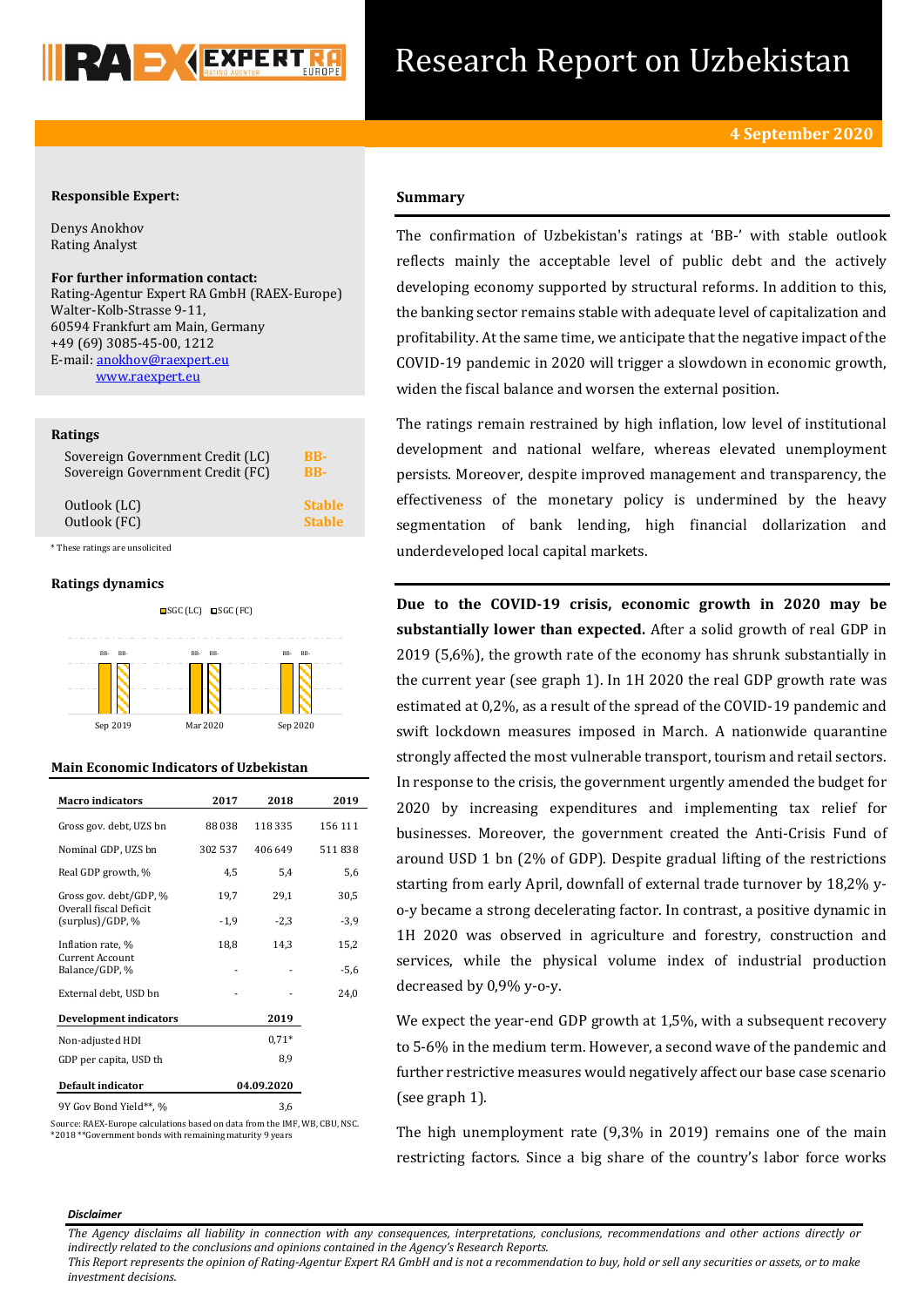# **PAD AEXPERT**

**Graph 1:** Macroeconomic indicators, %



Source: RAEX-Europe calculations based on data from the IMF, WB, State Committee of the Republic of Uzbekistan on Statistics, Ministry of finance of the Republic of Uzbekistan







**Graph 3:** Government debt dynamics, %



abroad, we expect a sharp increase in the unemployment rate due to the contraction of the main labor markets for Uzbekistan, namely Russia and Kazakhstan. Additionally, GDP per capita in PPP terms remains very low among regional peers<sup>1</sup> (USD 8,9 th in 2019).

**Fiscal position is worsening due to additional expenses in response to COVID-19.** After the consolidated budget deficit reached a moderate level of 2,6% of GDP and the overall fiscal deficit<sup>2</sup> was  $3.9\%$  of GDP in 2019, pressure on public finances increased significantly in 2020 due to the urgent need to finance the response measures to cushion the effects from the COVID-19 pandemic. Despite a positive trend in tax revenues in 1H of 2020, we expect a decline in the nearest future reflecting the introduction of tax relief measures for SMEs and the negative impact of the downturn of the economy. As for the government expenditures, the budget was amended to provide for a significant expansion of funding for social needs and medical care. At the same time, the need for high capital expenditures for infrastructure projects remains.

Consequently, we anticipate the consolidated fiscal deficit to widen up to 3,5% of GDP, and we also expect a rise in the overall fiscal deficit to 5,6% of GDP in 2020 (see graph 2). However, the low level of public debt allows the authorities to attract external financing to cover the deficit, and currently, budget deterioration is rather short-lived. Further stability of public finances will largely depend on the development of the situation with COVID-19, as well as on the continuation of the government's reforms regarding improvements in fiscal planning and transparency, reduction of the volume of policy lending, and implementation of announced plans for privatization of the massive public sector.

**Despite the growth, the level of public debt to GDP remains at an acceptable level.** Uzbekistan's total public and publicly guaranteed (PPG) debt increased to 30,5% of GDP as of January 1, 2020 (see graph 3), compared to 29,1% of GDP as of January 1, 2019. This was the result of an active policy of external borrowings and guarantees related to capital investments, as well as of the devaluation of the national currency. In 2020, the government debt continues to grow: according to preliminary estimates, it exceeded 31% of GDP in 1Q 2020. In order to implement measures to reduce the impact of COVID-19, the authorities increased its activity in the domestic government bond market and, at the same time, reached an agreement with international financial institutions<sup>3</sup>, which

Source: RAEX-Europe calculations based on data from the Ministry of finance of the Republic of Uzbekistan

# *Disclaimer*

1

*The Agency disclaims all liability in connection with any consequences, interpretations, conclusions, recommendations and other actions directly or indirectly related to the conclusions and opinions contained in the Agency's Research Reports.*

<sup>1</sup>Here Caucasus and Central Asia (CCA) oil and gas exporters: Azerbaijan, Kazakhstan, Turkmenistan, and Uzbekistan

<sup>2</sup> Includes policy-lending operations in IMF definition.

<sup>3</sup> IMF, World Bank, Asia Development Bank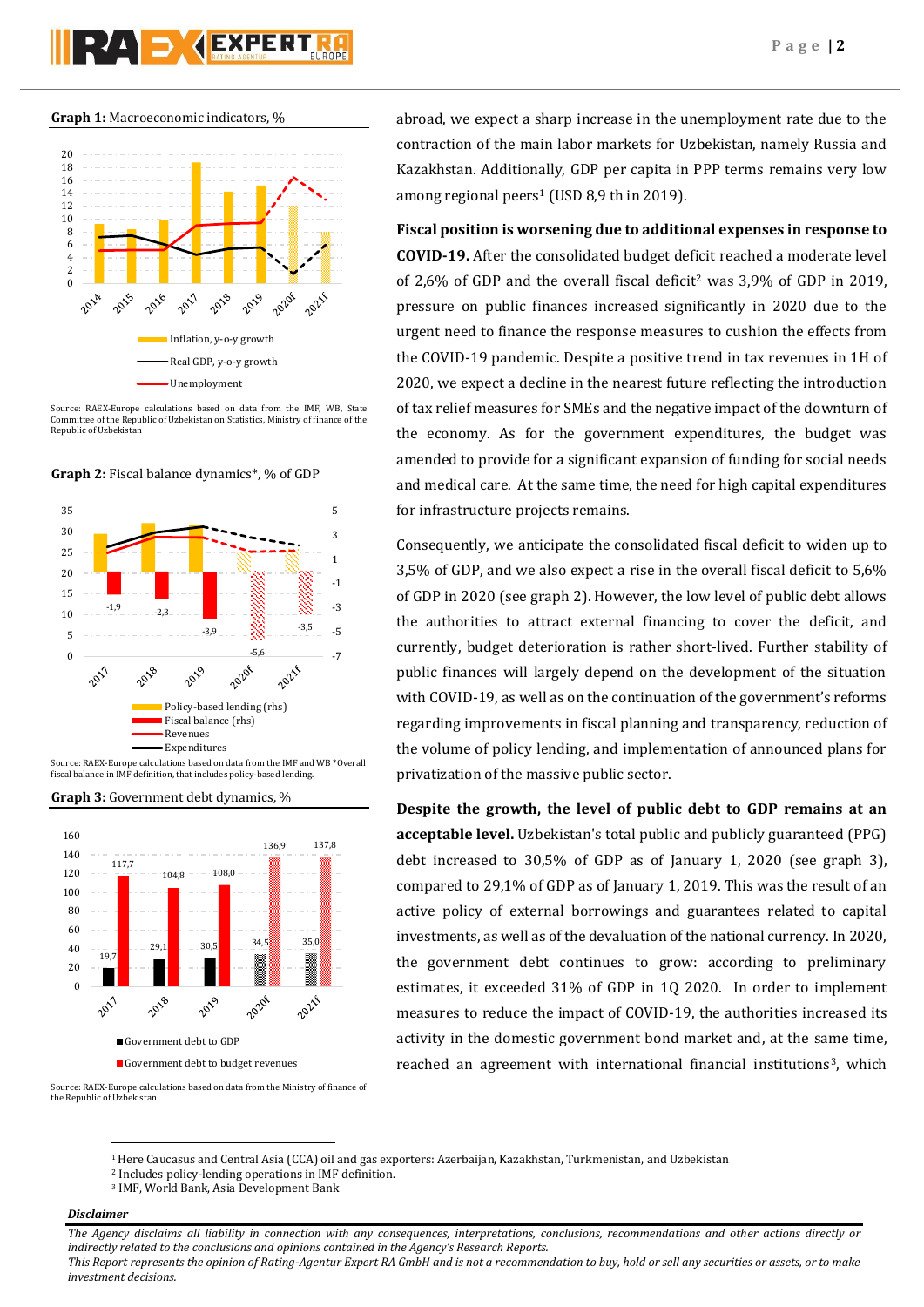**Graph 4:** Financial soundness indicators, %



Source: RAEX-Europe calculations based on data from the CBU

**Graph 5:** Refinance rate vs inflation rate, %







Source: RAEX-Europe calculations based on data from the CBU

together can provide about USD 1,7 bn (about 3% of GDP) of additional financing.

We anticipate that unplanned urgent borrowings will increase PPG debt to GDP to 35% in 2020-2021, but we consider this level to be acceptable and not to add additional risks to the country's creditworthiness. Moreover, most of the debt is represented by long-term concession agreements with foreign governments and state banks, as well as international financial institutions. In terms of currency structure, the prevalence of foreign currency-denominated debt (99% of debt) remains a key risk factor, making the debt position vulnerable to currency fluctuations. After a sharp devaluation of UZS in April 2020, the national currency continued to weaken, which will increase the debt burden. Although the government has a diversified debt structure by issuing domestic bonds, their share remains insignificant, and further issuance of these instruments is limited by the underdeveloped domestic capital market. In addition, we continue to note the high level of contingent liabilities of the government related to SOE and SOB debts, which may be lowered as the implementation of the recently announced privatization program continues.

**The resilience of the banking sector has been maintained, while new challenges surged.** In 2018-2019, the banking sector, while remaining stable, showed a high growth of assets by an average of 28% per year. At the same time, the ratio of banking system assets and domestic loans to GDP at the beginning of 2020 remains at moderate levels of 52,1% and 40,4%, respectively. The role of the financial sector for the economy is limited due to the high concentration of assets on state-owned banks (85% of sector's assets in 2020), as well as a still significant share of preferential loans to public sector enterprises. We expect a reduction on the systemic risks of the banking sector if the authorities' plans to cancel policy lending to SOEs at below market rates are executed.

Despite the destructive impact of COVID-19, we note the continued stability of the banking system. Significant additional capitalization of state banks last year allowed to maintain the overall capital adequacy ratio of the system at the level of 20,5% as of June 2020. In addition, the sector demonstrates profitability with ROA of 2,3% and ROE of 9,9% as of June 2020 (see graph 4). We note the timeliness of the Central Bank of Republic of Uzbekistan (CBRU) precautionary measures to ensure financial stability and to maintain adequate liquidity of commercial banks. The regulator makes use of REPO and swap operations; it has reduced reserve requirements and introduced a special credit line to provide liquidity to banks for up to three years.

#### *Disclaimer*

*The Agency disclaims all liability in connection with any consequences, interpretations, conclusions, recommendations and other actions directly or indirectly related to the conclusions and opinions contained in the Agency's Research Reports.*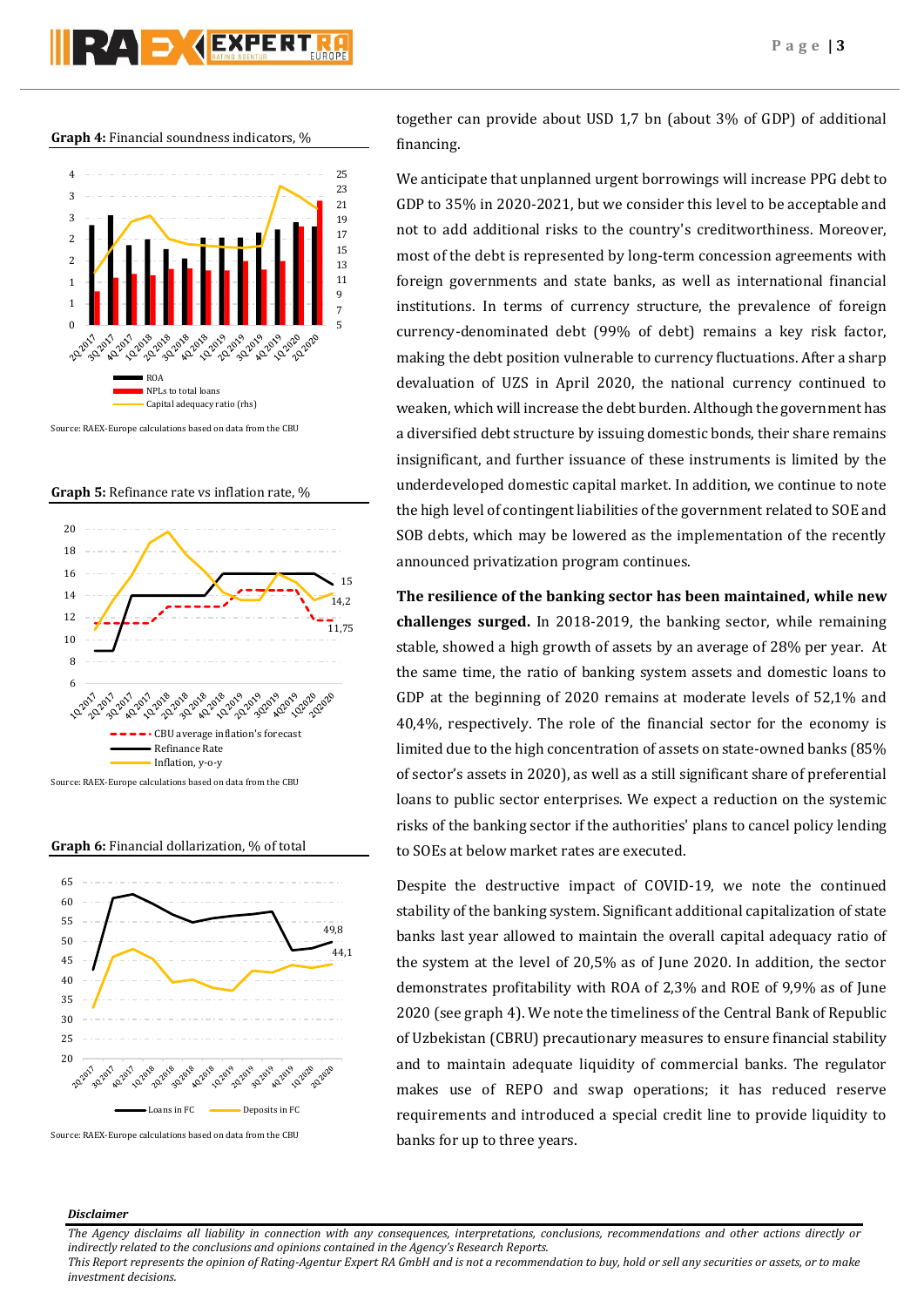**Graph 7:** External sector indicators, % of GDP



Source: RAEX-Europe calculations based on data from the WB and IMF





Source: RAEX-Europe calculations based on data from the CBU

At the same time, we observe the deterioration of asset quality of banks, as NPLs grew by 1,4 p.p. up to 2,9% between the beginning of the year and June 2020. The CBRU recommended banks to provide credit vacations to individuals and companies affected by the introduction of quarantine regime until 1 October 2020. State banks prolonged the terms of repayment mainly for affected companies. Stress tests of the CBRU showed that the share of NPLs may increase by several times, which enhances the risk of materialization of contingent liabilities.

**Monetary policy has been eased and inflationary outlook lowered.** The CBRU continues to improve the quality, predictability and transparency of its monetary policy within the framework of inflation targeting and the transition to a free-floating exchange rate regime. In 2020, new policy instruments were introduced, namely, a new policy rate ("key rate"), with an interest corridor of  $+/-1$  p.p., as well as short-term liquidity instruments: REPO operations, currency swaps and overnight facilities.

In the face of weak demand, disinflationary factors and a slowdown in annual inflation from 15,2% at the end of 2019 to 14,2% as of June 2020 have been observed. Given the decline in projected inflation, the CBRU eased the policy by reducing the key rate by 100 b.p. to 15%. At the same time, the regulator maintains its course to achieve the inflation target of 5% by 2023. We expect the inflation rate to be 12,5%-13,0% by the end of 2020 and to depend on further developments of the situation around the pandemic (see graph 5).

Monetary authorities continue to maintain stability through irregular interventions, mainly to sterilize purchases of gold for foreign currency. In April 2020, the exchange rate against the USD decreased by 6% and in the current regime of increased pressure on the exchange rate, the policy of intervention is likely to continue. However, a number of factors, including an increased level of financial dollarization (see graph 6) and underdeveloped domestic capital markets, limit the effectiveness of the monetary policy transmission mechanism.

**The current account deficit is expected to grow due to the lower net exports.** In 2019, the current account deficit narrowed to 5,6% due to higher gold exports, while the trade deficit declined to 16,5% of GDP (see graph 7). However, in 2020, we anticipate the current account deficit to widen to almost 10% amidst weaker exports (mainly gas exports) and stable high imports fostered by capital spending, as well as higher external borrowings. Thus, the deterioration of the external position can withdraw reserves and put pressure on the national currency. As of July 2020, the international reserves amounted to USD 33,9 bn, covering more than 12

*Disclaimer* 

*The Agency disclaims all liability in connection with any consequences, interpretations, conclusions, recommendations and other actions directly or indirectly related to the conclusions and opinions contained in the Agency's Research Reports.*